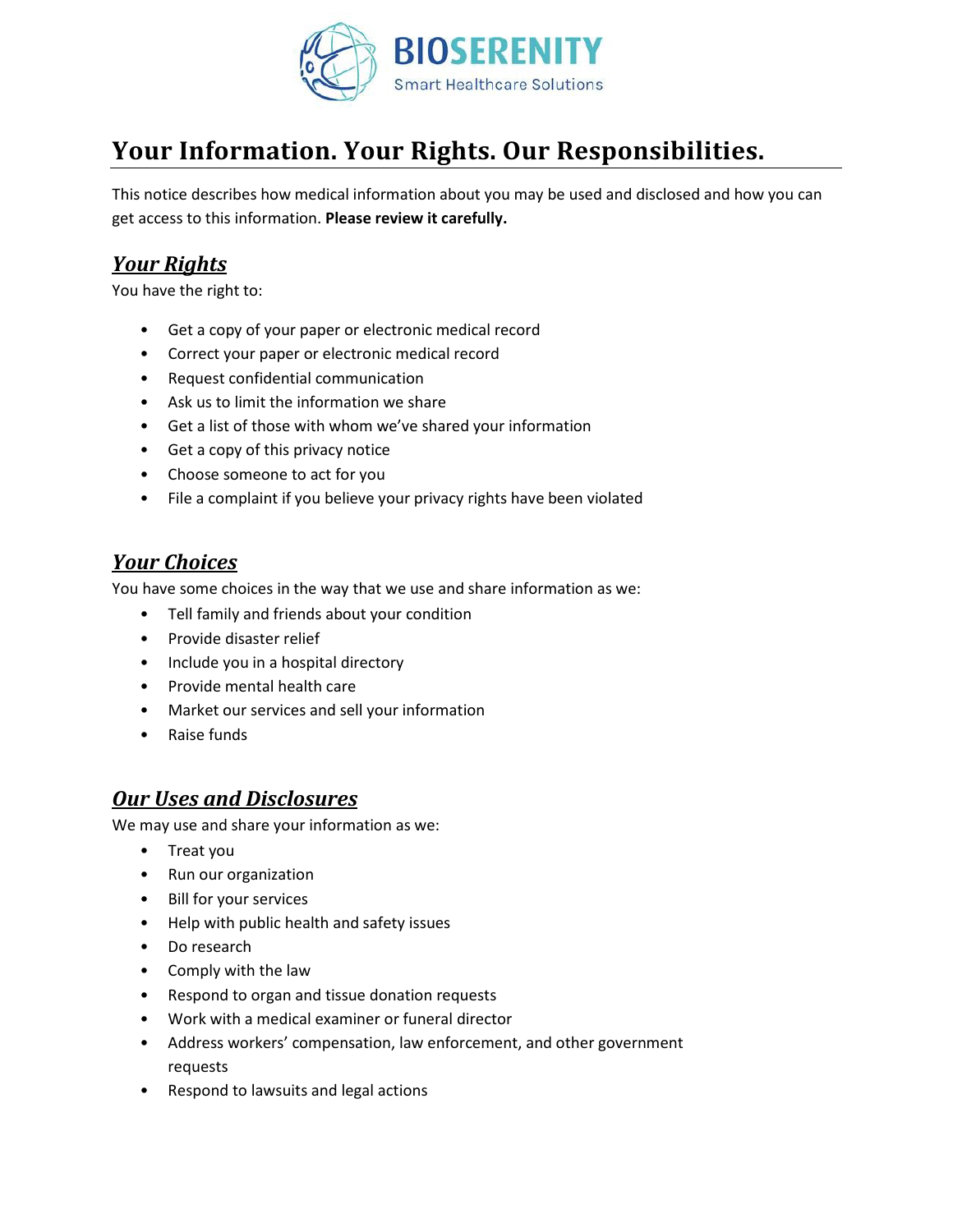

# *Your Rights*

**When it comes to your health information, you have certain rights.** This section explains your rights and some of our responsibilities to help you.

#### **Get an electronic or paper copy of your medical record**

- You can ask to see or get an electronic or paper copy of your medical record and other health information we have about you. Ask us how to do this.
- We will provide a copy or a summary of your health information, usually within 30 days of your request. We may charge a reasonable, cost-based fee.

#### **Ask us to correct your medical record**

- You can ask us to correct health information about you that you think is incorrect or incomplete. Ask us how to do this.
- We may say "no" to your request, but we'll tell you why in writing within 60 days.

#### **Request confidential communications**

- You can ask us to contact you in a specific way (for example, home or office phone) or to send mail to a different address.
- We will say "yes" to all reasonable requests.

#### **Ask us to limit what we use or share**

- You can ask us not to use or share certain health information for treatment, payment, or our operations. We are not required to agree to your request, and we may say "no" if it would affect your care.
- If you pay for a service or health care item out-of-pocket in full, you can ask us not to share that information for the purpose of payment or our operations with your health insurer. We will say "yes" unless a law requires us to share that information.

#### **Get a list of those with whom we've shared information**

- You can ask for a list (accounting) of the times we've shared your health information for six years prior to the date you ask, who we shared it with, and why.
- We will include all the disclosures except for those about treatment, payment, and health care operations, and certain other disclosures (such as any you asked us to make). We'll provide one accounting a year for free but will charge a reasonable, cost-based fee if you ask for another one within 12 months.

#### **Get a copy of this privacy notice**

You can ask for a paper copy of this notice at any time, even if you have agreed to receive the notice electronically. We will provide you with a paper copy promptly.

#### **Choose someone to act for you**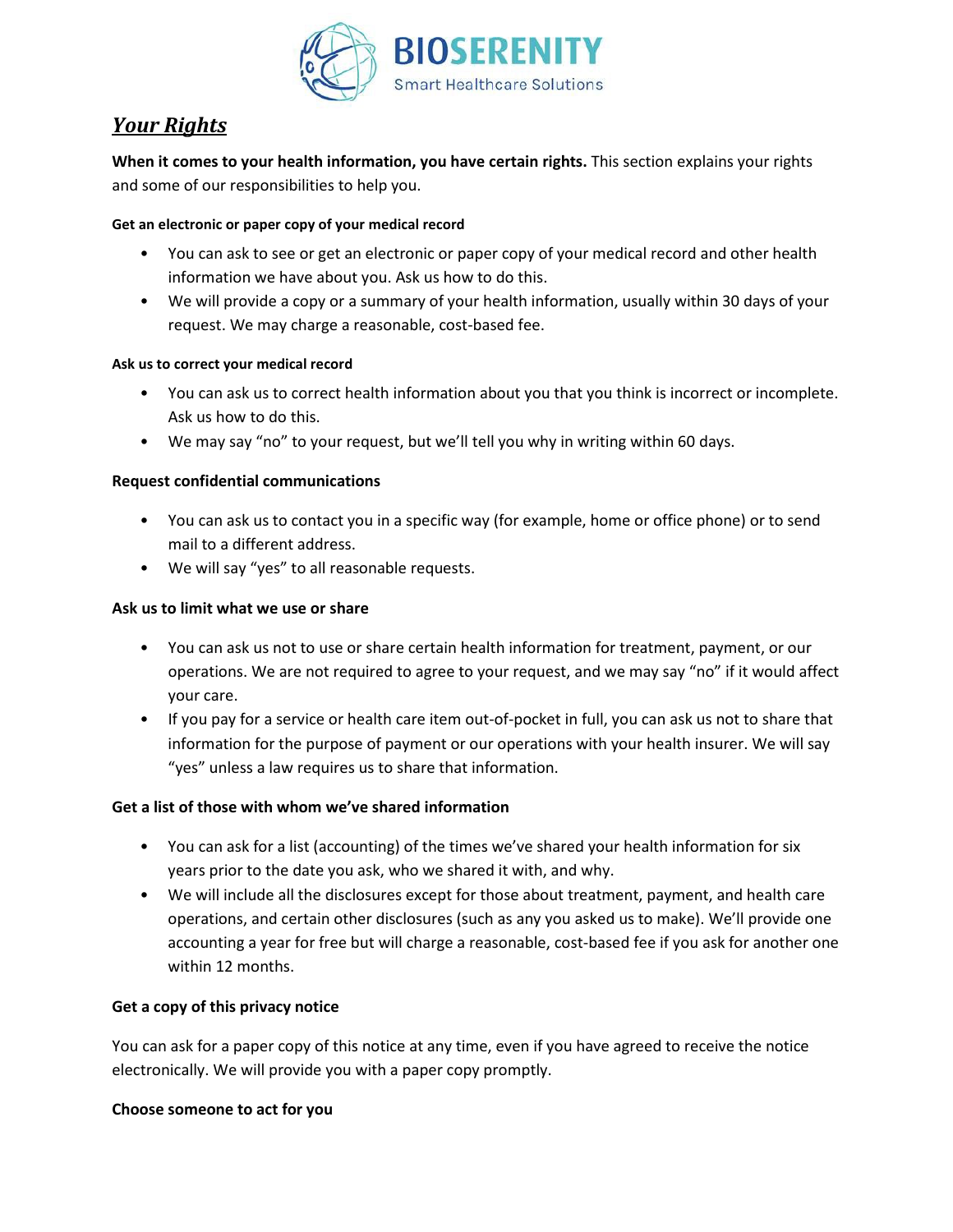

- If you have given someone medical power of attorney or if someone is your legal guardian, that person can exercise your rights and make choices about your health information.
- We will make sure the person has this authority and can act for you before we take any action.

#### **File a complaint if you feel your rights are violated**

- You can complain if you feel we have violated your rights by contacting us using the information on the last page of this notice.
- You can file a complaint with the U.S. Department of Health and Human Services Office for Civil Rights by sending a letter to 200 Independence Avenue, S.W., Washington, D.C. 20201, calling 1- 877-696-6775, or visiting **www.hhs.gov/ocr/privacy/hipaa/complaints/.**
- We will not retaliate against you for filing a complaint.

# *Your Choices*

**For certain health information, you can tell us your choices about what we share.** If you have a clear preference for how we share your information in the situations described below, talk to us. Tell us what you want us to do, and we will follow your instructions.

In these cases, you have both the right and choice to tell us to:

- Share information with your family, close friends, or others involved in your care
- Share information in a disaster relief situation
- Include your information in a hospital directory

*If you are not able to tell us your preference, for example if you are unconscious, we may go ahead and share your information if we believe it is in your best interest. We may also share your information when needed to lessen a serious and imminent threat to health or safety.*

In these cases we never share your information unless you give us written permission:

- Marketing purposes
- Sale of your information
- Most sharing of psychotherapy notes

In the case of fundraising:

• We may contact you for fundraising efforts, but you can tell us not to contact you again.

## *Our Uses and Disclosures*

#### **How do we typically use or share your health information?**

We typically use or share your health information in the following ways.

#### **Treat you**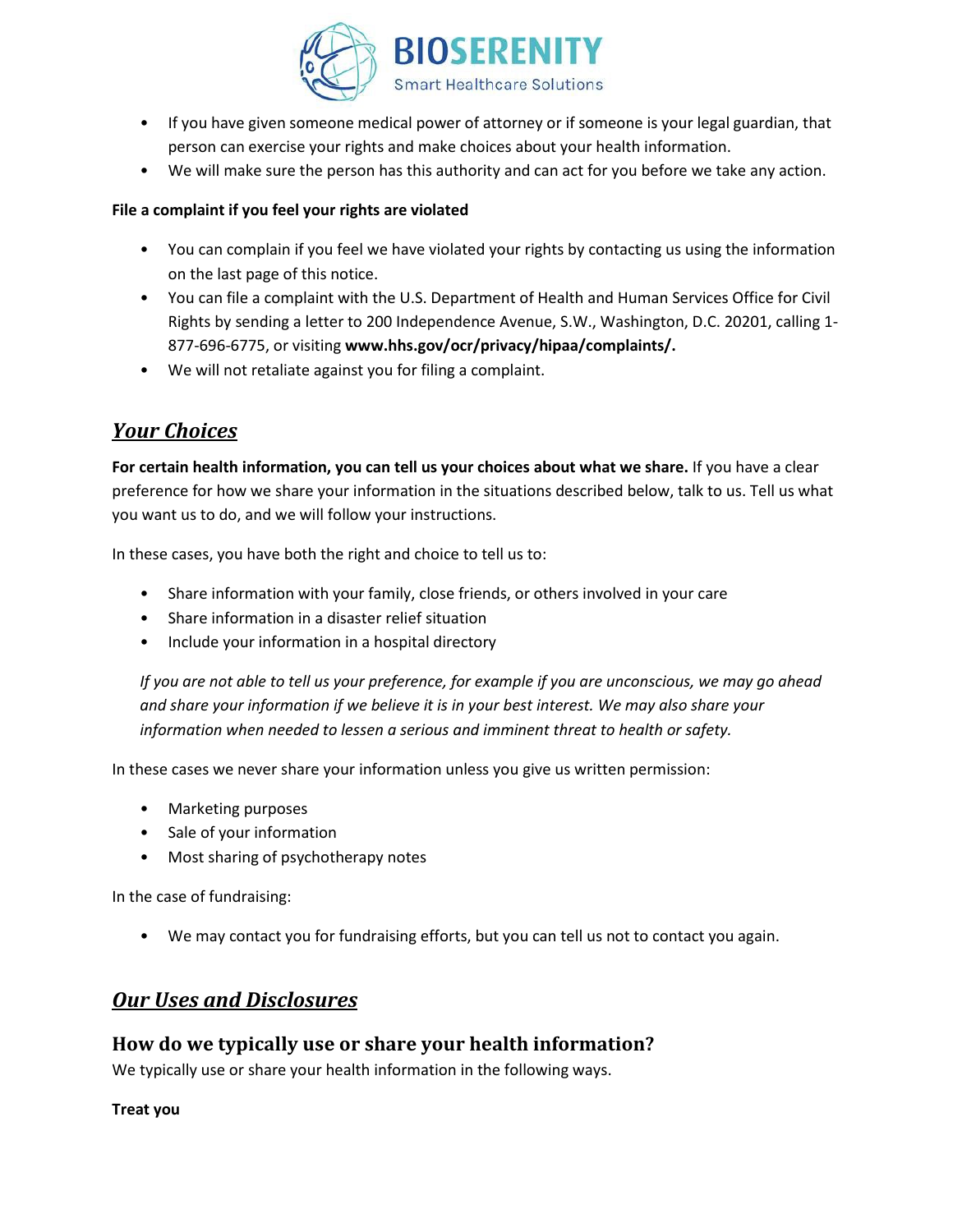

We can use your health information and share it with other professionals who are treating you.

*Example: A clinician treating you for an injury asks another health care provider about your overall health condition.*

#### **Run our organization**

We can use and share your health information to run our practice, improve your care, and contact you when necessary.

*Example: We use health information about you to manage your treatment and services.* 

#### **Bill for your services**

We can use and share your health information to bill and get payment from health plans or other entities.

*Example: We give information about you to your health insurance plan so it will pay for your services.* 

#### *How else can we use or share your health information?*

We are allowed or required to share your information in other ways – usually in ways that contribute to the public good, such as public health and research. We have to meet many conditions in the law before we can share your information for these purposes. For more information see: [www.hhs.gov/ocr/privacy/hipaa/understanding/consumers/index.html](http://www.hhs.gov/ocr/privacy/hipaa/understanding/consumers/index.html)**.** 

#### **Help with public health and safety issues**

We can share health information about you for certain situations such as:

- Preventing disease
- Helping with product recalls
- Reporting adverse reactions to medications
- Reporting suspected abuse, neglect, or domestic violence
- Preventing or reducing a serious threat to anyone's health or safety

#### **Do research**

We can use or share your information for research.

#### **Comply with the law**

We will share information about you if state or federal laws require it, including with the Department of Health and Human Services if it wants to see that we're complying with federal privacy law.

#### **Respond to organ and tissue donation requests**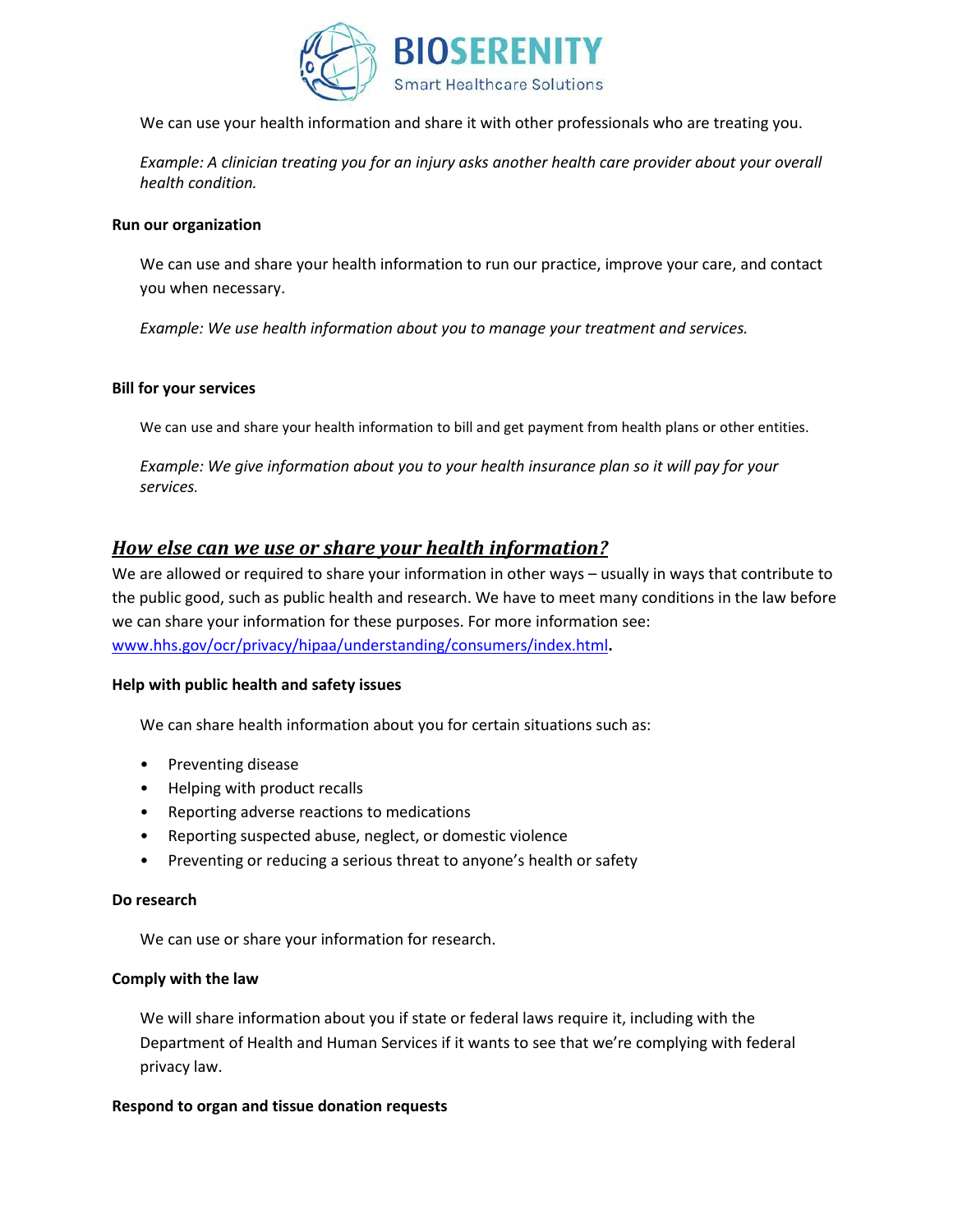

We can share health information about you with organ procurement organizations.

#### **Work with a medical examiner or funeral director**

We can share health information with a coroner, medical examiner, or funeral director when an individual dies.

#### **Address workers' compensation, law enforcement, and other government requests**

We can use or share health information about you:

- For workers' compensation claims
- For law enforcement purposes or with a law enforcement official
- With health oversight agencies for activities authorized by law
- For special government functions such as military, national security, and presidential protective services

#### **Respond to lawsuits and legal actions**

We can share health information about you in response to a court or administrative order, or in response to a subpoena.

# *Our Responsibilities*

- We are required by law to maintain the privacy and security of your protected health information.
- We will let you know promptly if a breach occurs that may have compromised the privacy or security of your information.
- We must follow the duties and privacy practices described in this notice and give you a copy of it.
- We will not use or share your information other than as described here unless you tell us we can in writing. If you tell us we can, you may change your mind at any time. Let us know in writing if you change your mind.

For more information see: [www.hhs.gov/ocr/privacy/hipaa/understanding/consumers/noticepp.html](http://www.hhs.gov/ocr/privacy/hipaa/understanding/consumers/noticepp.html)**.** 

## *Changes to the Terms of this Notice*

We can change the terms of this notice, and the changes will apply to all information we have about you. The new notice will be available upon request, in our office, and on our web site.

### *Other Instructions for Notice*

• This notice is effective as of May 19, 2022.